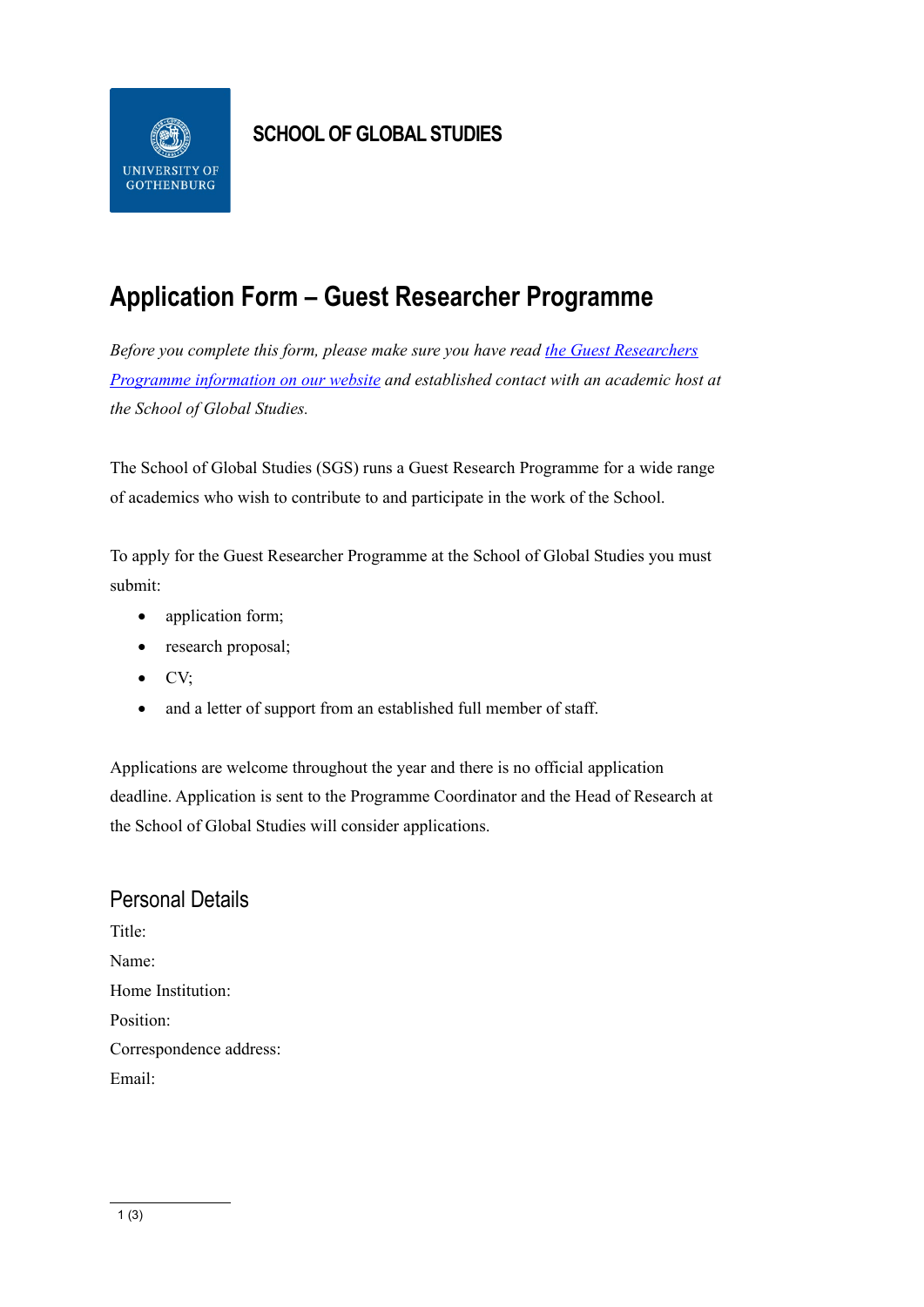## Details of planned visit

My host at SGS is: Start date: End date:

### I would like my association to be with:

*Highlight your option for association; SGS as whole, a discipline, a research group or with a researcher.*

• SGS as a whole

#### **Discipline**:

- Human Ecology
- Human Rights
- Peace and Development
- Regional Studies
- Social Anthropology

#### **Research group:**

- Global Gender Studies
- Global Heritage Studies
- Global Sustainability Studies
- Indigenous Studies
- Migration and Diversity
- Reconstruction and Intervention
- Resistance Studies

#### **Researcher:**

• [Name researcher at SGS]